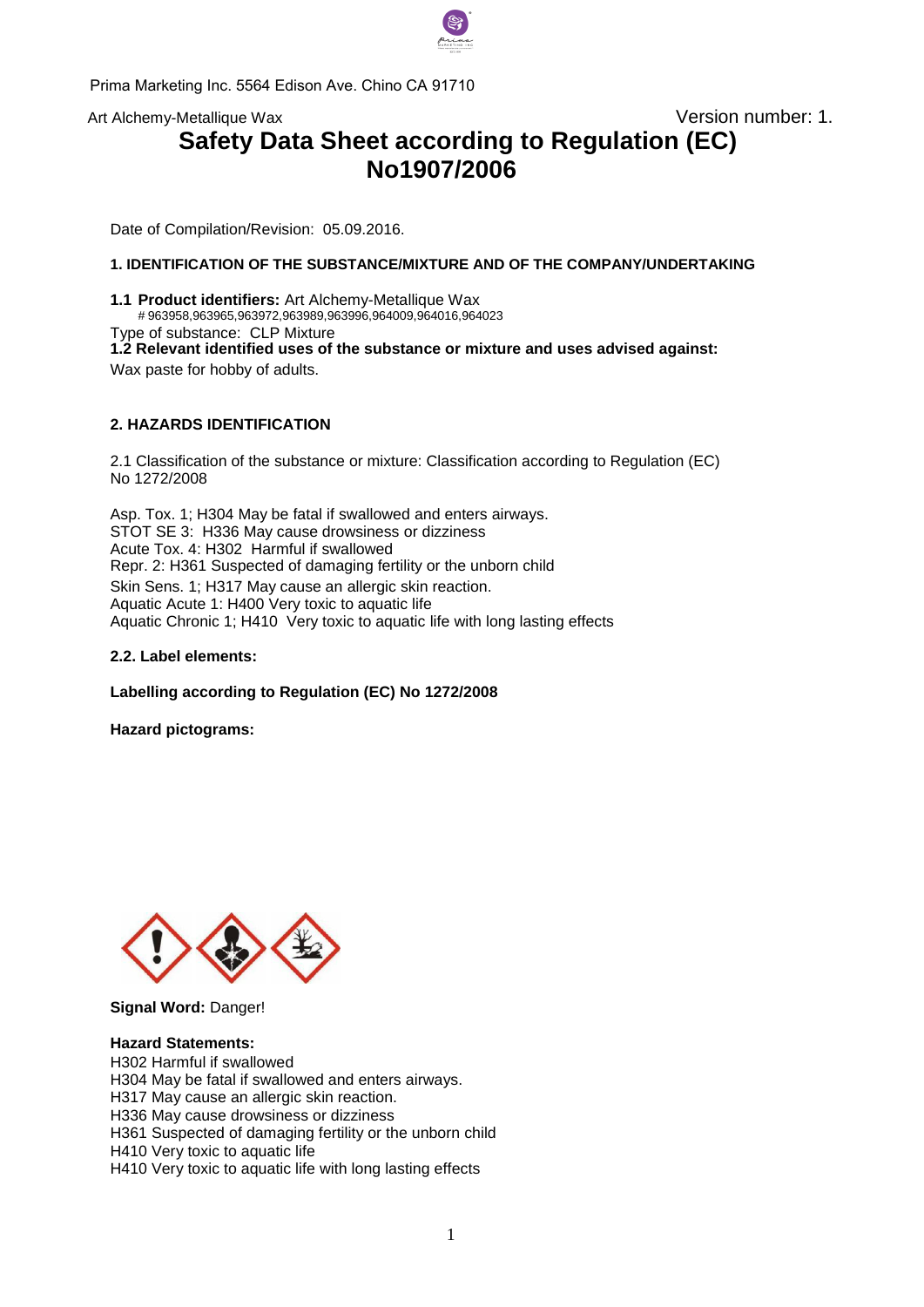## **Precautionary Statements**

P273 Avoid release to the environment. P301+P310 IF SWALLOWED: Immediately call a POISON CENTER or doctor/physician. P331 Do NOT induce vomiting P303+361+353 IF ON SKIN (or hair): Remove/Take off immediately all contaminated clothing. Rinse skin with water/shower.

**2.3 Other hazards: Results of PBT and vPvB assessment PBT:** Not applicable. **vPvB:** Not applicable.

## **SECTION 3. COMPOSITION/INFORMATION ON INGREDIENTS**

3.2 Mixture:

The details below includes all impurities and by-products that contribute to the product classification or that have an occupational exposure limits.

Hazardous Substance(s): Naphtha (petroleum), hydrotreated heavy (< 0,1 % benzol CAS nr. 71-43-2) concentration: 20-40 % EC-No.: 265-150-3 CAS-No.: 64742-48-9 Index-No. : 649-327-00-6 Classification according to Regulation (EC) No 1272/2008 : Flam. Liq. 3 H226, Asp. Tox. 1 H304, STOT SE 3 H336, Aquatic Chronic 3 H412 Registration number : 01-2119457273-39-XXXX

Hazardous Substance(s): fragrance mixture (Butylphenyl methylpropional, D-Limonene, Benzyl salicylate) concentration: 5-10% EC-No.: -- CAS-No.: -- Index-No. : -- Classification according to Regulation (EC) No 1272/2008: Skin Sens. 1 H317, Repr. 2 H361, Aquatic Chronic 2 H411

Hazardous Substance(s): Butylphenyl methylpropional concentration: < 0,5% EC-No.: 201-289-8 CAS-No.: 80-54-6 Index-No. : -- Classification according to Regulation (EC) No 1272/2008 : Acute Tox. 4, H302; Skin Irrit. 2, H315; Skin Sens. 1, H317; Repr. 2, H361; Aquatic Chronic 2, H411 Registration number : 01-2119485965-18- XXXX

Hazardous Substance(s): D-Limonene concentration: < 0,5% EC-No.: 227-813-5 CAS-No.: 5989-27-5 Index-No. : 601-029-00-7 Classification according to Regulation (EC) No 1272/2008 Flam. Liq. 3, H226; Skin Irrit. 2, H315; Skin Sens. 1, H317; Aquatic Acute 1. H400; Aquatic Chronic 1, H410 Registration number : 01- 2119529223-47-0007

Hazardous Substance(s): Benzyl salicylate concentration: < 0,5% EC-No.: 204-262-9 CAS-No.: 118-58-1 Index-No. : --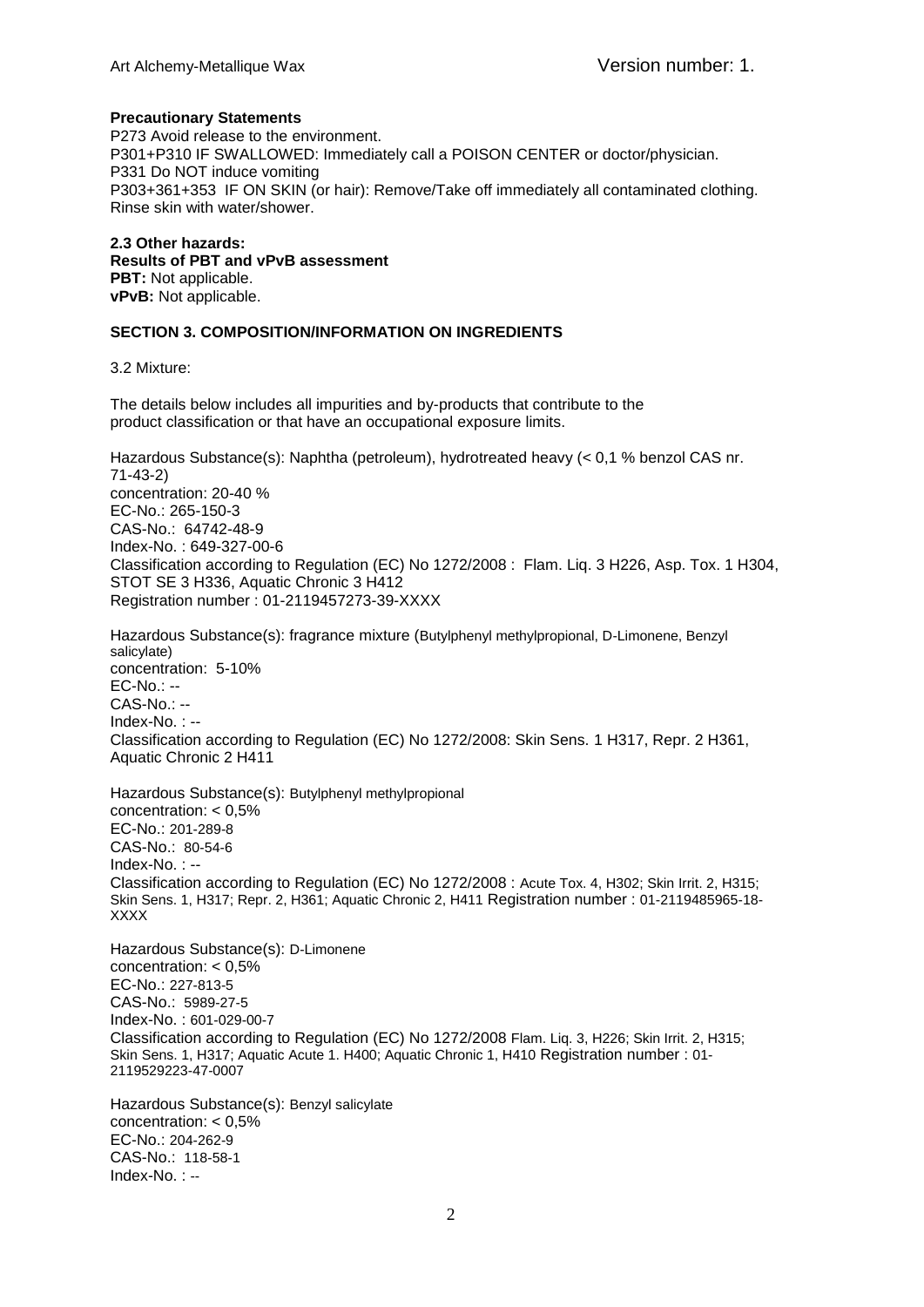Classification according to Regulation (EC) No 1272/2008 Skin Sens. 1, H317; Aquatic Chronic 2, H411 Registration number : 01-2119969442-31-XXXX

Hazardous Substance(s): Metallic pigment, Brass powder,copper-(7440-50-8)/zinc-(7440-66-6) alloy/aluminium powder (stabilized) concentration: 0- 50 % EC-No.: --/231-072-3 CAS-No.: --/7429-90-5 Index-No. : --/013-002-00-1 Classification according to Regulation (EC) No 1272/2008 : Flam. Sol. 1 H228, Acute Tox. 4 H302, Aquatic Acute 1 (M = 10) H400, Aquatic Chronic 1 H410 Registration number : --/01-2119529243-45

Refer to Section 16 for full details of the risk phrases, hazard statements and Notas.

# **4. FIRST AID MEASURES**

## **4.1 Description of necessary first-aid measures:**

**General:**

Take off immediately all contaminated clothing.

**Inhalation:**

If breathed in, move person into fresh air. In the case of complaints consult a doctor.

**Eye contact:**

Remove contact lenses, irrigate copiously with clean, fresh water for at least 10 minutes, holding the eyelids apart and seek medical advice.

**Skin contact:**

Remove contaminated clothing. Wash skin thoroughly with soap and water.

**Ingestion:**

If accidentally swallowed obtain immediate medical attention.

## **4.2 Most important symptoms and effects, both acute and delayed:**

Harmful if swallowed

May cause an allergic skin reaction.

May cause drowsiness or dizziness

May be fatal if swallowed and enters airways.

**4.3 Indication of immediate medical attention and special treatment needed:**

Symptomatic treatment

# **5. FIREFIGHTING MEASURES**

# **5.1 Extinguishing media**

**Suitable extinguishing media** Alcohol resistant foam,  $CO<sub>2</sub>$ , powders, water spray Not to be used : High power water jet. **5.2 Special hazards arising from the substance or mixture**  In case of fire carbon dioxide. **5.3 Advice for firefighters** Wear self-contained breathing apparatus and protective clothing.

# **6. ACCIDENTAL RELEASE MEASURES**

**6.1 Personal precautions, protective equipment and emergency procedures** Avoid contact with skin and eyes. Do not breathe vapour. Provide adequate ventilation. **6.2 Environmental precautions** Do not allow to enter drains or watercourses. **6.3 Methods and materials for containment and cleaning up**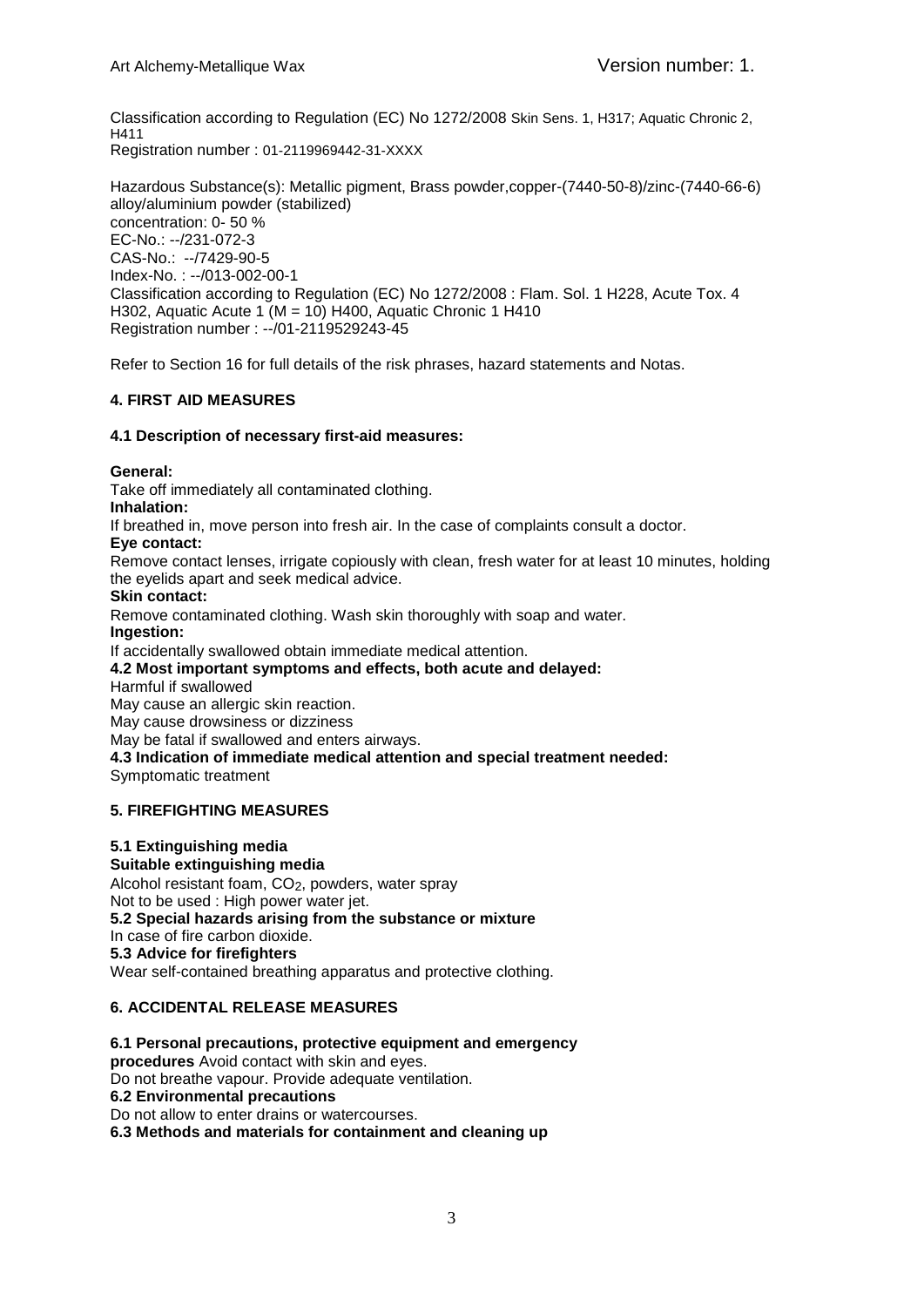Contain and collect spillage with non-combustible absorbent materials, e.g. sand, earth, vermiculite, diatomaceous earth and place in container for disposal according to local regulations (see section 13).

**6.4 Reference to other sections**

For disposal see section 13.

## **7. HANDLING AND STORAGE**

## **7.1 Precautions for safe handling**

Avoid contact with eyes, skin, clothing and breathing of its vapours.

Provide good ventilation of working area (local exhaust ventilation if necessary). During processing and handling of the product, comply with the indicative occupational exposure limit values. Always keep in containers of same material as the original one.

## **Precautions against fire and explosion:**

Avoid open flames. Keep away from sources of ignition. - No smoking.

Take precautionary measures against static discharge.

**7.2 Conditions for safe storage, including any incompatibilities** Store in well-filled containers, protected from light. Keep container dry. Keep container tightly closed in a cool, well-ventilated place. Keep only in the original container. **7.3 Specific end uses** See section 1.2

## **8. EXPOSURE CONTROLS/PERSONAL PROTECTION**

#### **8.1 Control parameters**

**Ingredients with limit values that require monitoring at the workplace:** Not required. **8.2 Exposure controls**

# **Appropriate engineering controls**

#### **General protective and hygienic measures:**

Avoid contact with skin and eyes.

Keep away from sources of ignition.

When using do not eat, drink or smoke.

Wash hands before breaks and after work.

Wash clothing before further use.

Keep away from foodstuffs, beverages and feed.

## **Personal protective equipment**

#### **Eye/face protection**

Safety glasses according to EN 166.

#### **Skin protection**

Protective gloves according to EN 374.

Wear chemical-resistant gloves, footwear, and protective clothing appropriate for the risk of exposure.

Material of gloves

Butyl rubber, thickness = 0.5 mm recommended

Penetration time of glove material

The exact break trough time has to be found out by the manufacturer of the protective gloves and has to be observed.

#### **Body Protection**

Protective clothing according to EN ISO 20345: it will be resistent against solvents.

## **Respiratory protection**

For a brief period or in the case of a small load, use a filtering apparatus, intense or prolonged exposure to ambient air it is necessary to identify suitable independent breathing apparatus. **Environmental exposure controls:**

Do not allow product to reach sewage system or any water course.

## **9. PHYSICAL AND CHEMICAL PROPERTIES**

## **9.1 Information on basic physical and chemical properties**

Appearance Form: viscous liquid/paste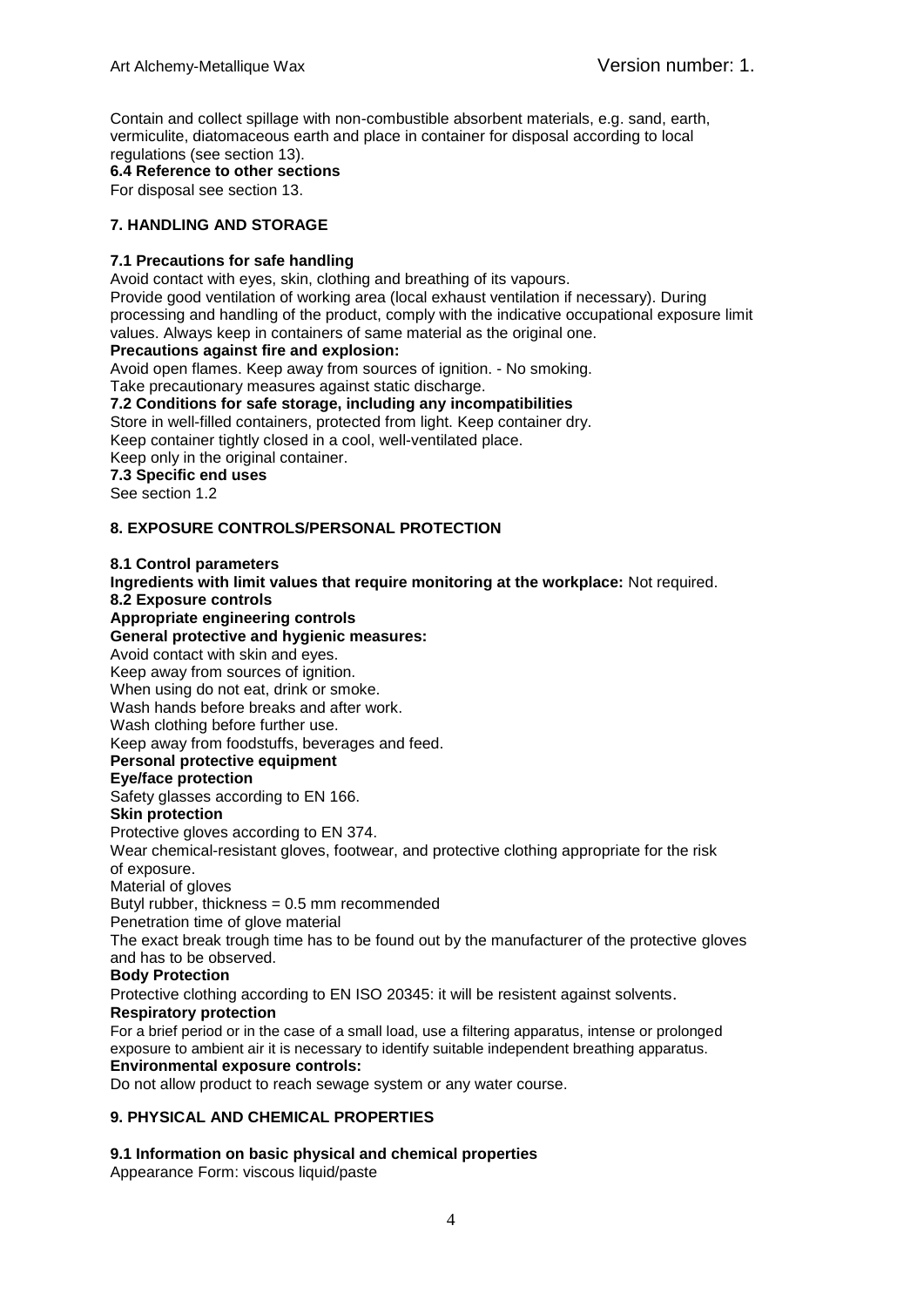Colour: depends on pigments Odour: weak,characteristic Water solubility: insoluble pH: no data Boiling temperature / boiling range: > 150 C (Naphtha (petroleum), hydrotreated heavy) Melting point/freezing point Melting point/range: not determined Vapour pressure: not determined Relative density: not determined Viscosity: not determined Flash point: > 60 C (closed cup) Flammability (solid, gas): not applicable Ignition temperature: not determined Danger of explosion**:** Product is not explosive. Upper explosion limit: not determined Lower explosion limit: not determined Oxidizing capacity: no data Autoignition temperature: not determined Decomposition temperature: not determined Partition coefficient: noctanol/water not determined Evaporation rate: not determined Relative density: not determined **9.2 Other safety information** No data available

## **10. STABILITY AND REACTIVITY**

**10.1 Reactivity** No data **10.2 Chemical stability** Stable under recommended storage and handling conditions (see section 7). **10.3 Possibility of hazardous reactions** Dangerous reactions of the product are not known. **10.4 Conditions to avoid** No further relevant information available. **10.5 Incompatible materials** No further relevant information available. **10.6 Hazardous decomposition products**

When exposed to high temperatures may produce hazardous decomposition products such as carbon dioxide.

## **11. TOXICOLOGICAL INFORMATION**

**11.1 Information on toxicological effects** There are no data available on the preparation itself. See Sections 2 and 15 for details. Acute toxicity: Harmful if swallowed. **Product: Skin corrosion/irritation** Based on available data, the classification criteria are not met **Serious eye damage/eye irritation** Based on available data, the classification criteria are not met **Respiratory or skin sensitization** May cause an allergic skin reaction. **Germ cell mutagenicity** Based on available data, the classification criteria are not met **Carcinogenicity** Based on available data, the classification criteria are not met **Reproductive toxicity** Suspected of damaging fertility or the unborn child **Specific target organ toxicity - single exposure** May cause drowsiness or dizziness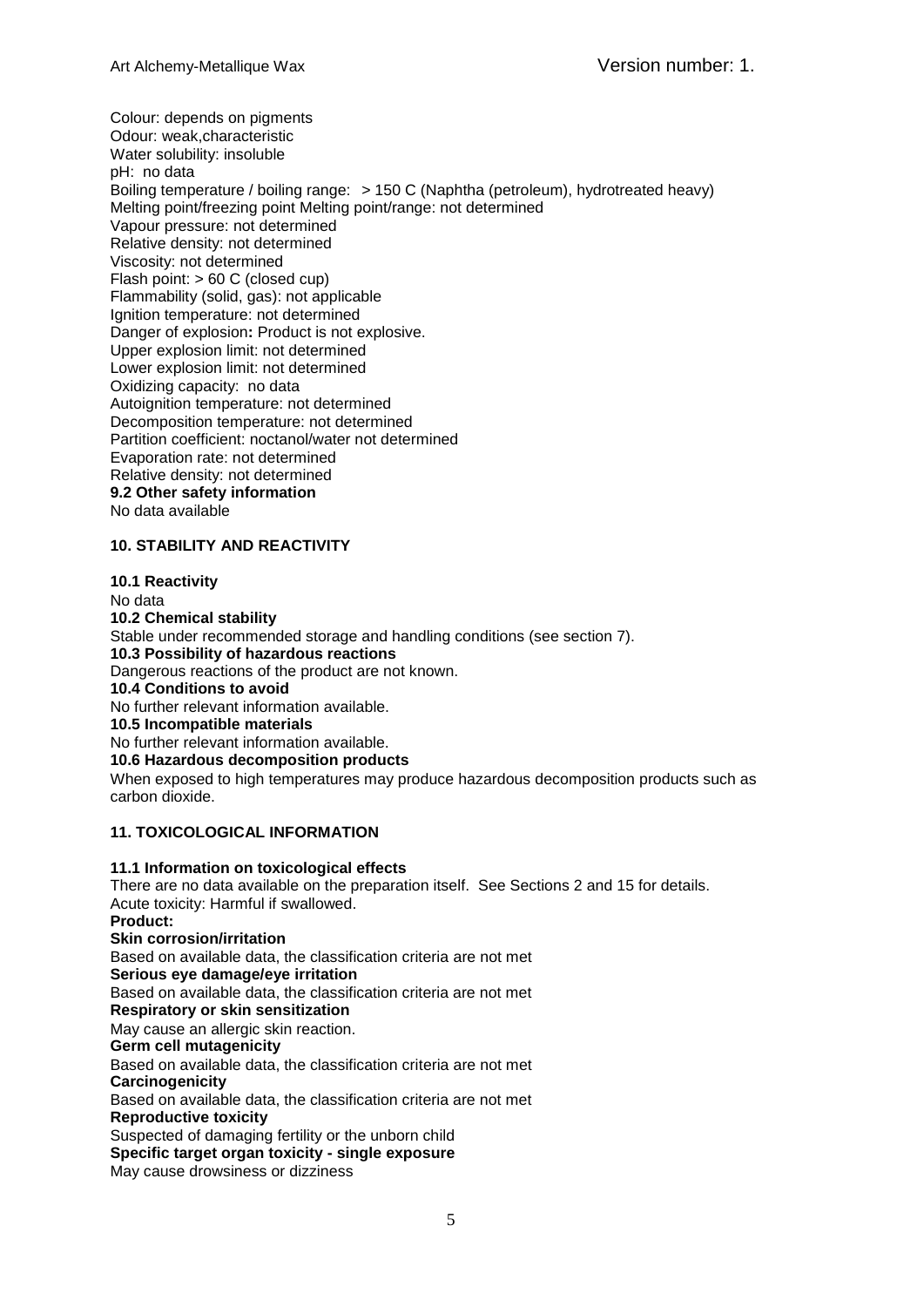## **Specific target organ toxicity - repeated exposure**

Based on available data, the classification criteria are not met **Aspiration hazard** May be fatal if swallowed and enters airways

## **for 64742-48-9 Naphtha (petroleum), hydrotreated heavy**

Acute toxicity: LD50 (oral, rat): 5000 mg/kg LD50 (dermal, rabbit): 3160 mg/kg Primary irritant effect: on the skin: No irritant effect. on the eye: No irritating effect. Sensitization: No sensitizing effects known*.*

#### **5989-27-5 D-Limonene**

INHALATION RISK: There may be no indication about the rate at which it reaches a harmful concentration in the evaporation of this substance at 20 ° C. EFFECTS OF SHORT-TERM EXPOSURE: The substance irritating to the skin, mildly irritating to eyes EFFECTS OF LONG-TERM OR REPEATED EXPOSURE: Repeated or prolonged contact may cause skin sensitization ACUTE HAZARDS / SYMPTOMS SKIN Redness. Pain. Redness LD50 (rat) Oral  $=$  4400 mg/kg LD50 Dermal (rat or rabbit) = 2000 mg/kg **Zinc powder – cinc dust (stabilized)** LD50 (rat) Oral > 2000 mg/kg LC50/4h (rat) inhalative  $> 5.4$  mg/l

## **12. ECOLOGICAL INFORMATION**

## **12.1 Toxicity**

There are no data available on the preparation itself.. **D-Limonene:** Aquatic toxicity: EC50/48 h 0.36 mg/l (daphnia magna) (Vinken R and Wydra V (2007)) EC50/72 h 8 mg/l (desomdemus subspicatus) (Lebertz H 2007) LC50/96 h 0.72 mg/l (minnows pimephales) (Broderius S (1990)) **12.2 Persistence and degradability** No further relevant information available. D-Limonene: readily biodegradable **12.3 Bioaccumulative potential** No further relevant information available. D-Limonene: Not bioaccumulative **12.4 Mobility in soil** No further relevant information available. **Ecotoxical effects: Remark:** Harmful to fish **12.5 Results of PBT and vPvB assessment** Not applicable. **12.6 Other adverse effects** The product is dangerous for the environment as it is toxic to aquatic organisms following acute exposure.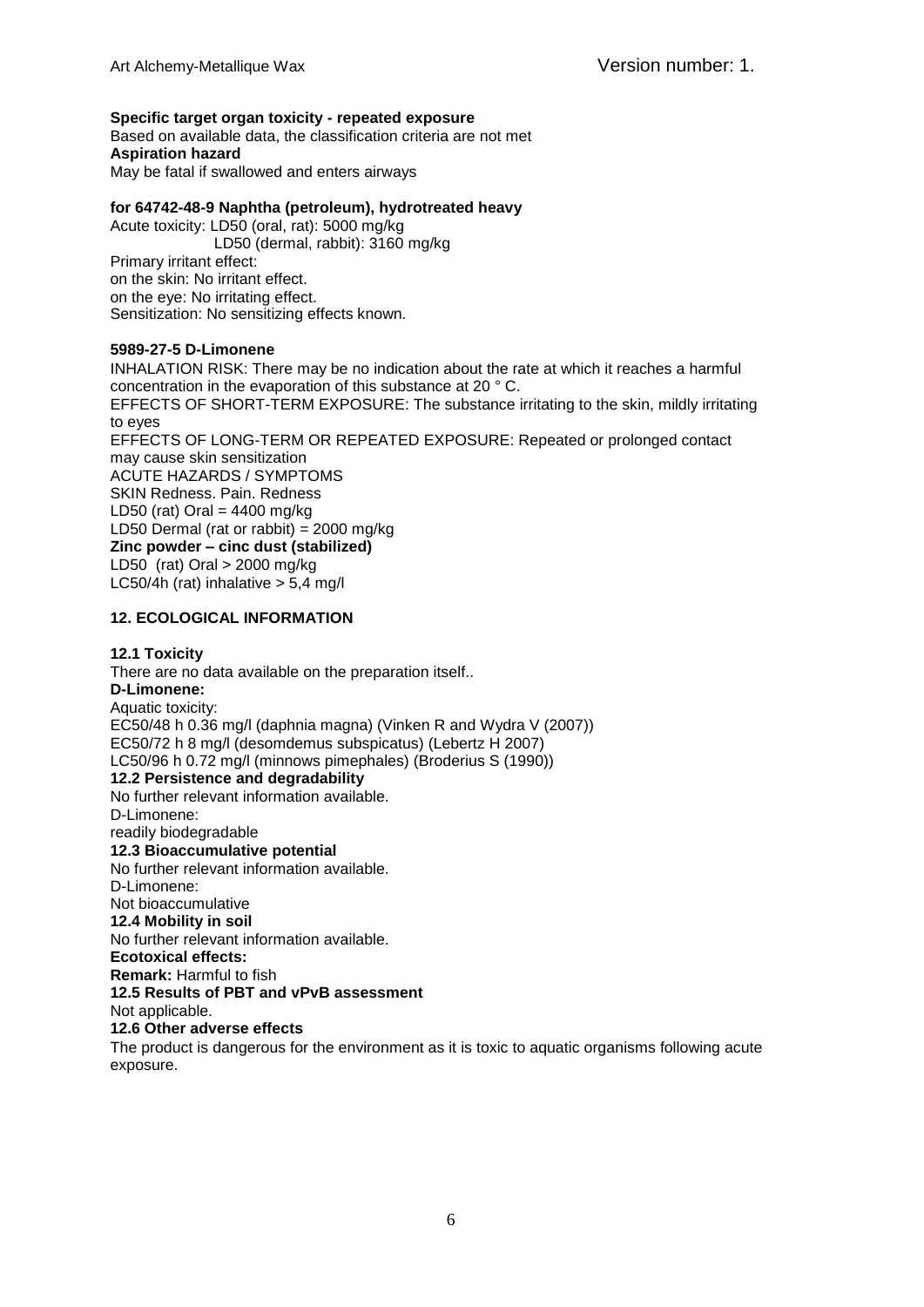# **13. DISPOSAL CONSIDERATIONS**

## **13.1 Waste treatment methods**

**Recommendation** Must not be disposed together with household garbage. Do not allow product to reach sewage system. **Uncleaned packaging: Recommendation:** Disposal must be made according to official regulations.

## **14. TRANSPORT INFORMATION**

## **ADR/IMDG/IATA**

**14.1 UN-Number: 3082**

**14.2 Proper shipping name:** ENVIRONMENTALLY HAZARDOUS SUBSTANCE, LIQUID, N.O.S. (Metallic pigment)

Tunner restriction code: E

Special provisions: 375: Under 5 l or 5 kg the goods are not subject to the requirements of the ADR

**14.3 Transport hazard class(es): 9**

**14.4 Packaging group: III**

**14.5 Environmental hazards: yes**

**14.6 Special precautions for user:** No data available.

**14.7 Transport in bulk according to Annex II of MARPOL73/78 and the IBC Code:** Not applicable.

## **15. REGULATORY INFORMATION**

This safety datasheet complies with the requirements of Regulation (EC) No. 1907/2006. **15.1 Safety, health and environmental regulations/legislation specific for the substance or mixture**

According to the local regulation. **15.2 Chemical Safety Assessment** Chemical safety assessment has not been carried out.

## **16. OTHER INFORMATION**

LIST OF RELEVANT H-PHRASES IN SECTION 3

## **H-Phrases**

- **H226** Flammable liquid and vapour **H228** Flammable solid **H302** Harmful if swallowed **H304** May be fatal if swallowed and enters airways **H315** Causes skin irritation **H317** May cause an allergic skin reaction **H319** Causes serious eye irritation **H336** May cause drowsiness or dizziness **H361** Suspected of damaging fertility or the unborn child **H400** Very toxic to aquatic life **H410** Very toxic to aquatic life with long lasting effects **H411** Toxic to aquatic life with long lasting effects
- **H412** Harmful to aquatic life with long lasting effects

This product Safety Data Sheet provides health, safety, and regulatory information. The information contained in this Safety Data Sheet is based on data available to us at the date of issue , and is provided in good faith, and believed to be accurate and reliable at the date of issue, however, no warranty, express or implied is provided. The product is to be used in applications consistent. For any other uses, exposures should be evaluated so that the appropriate handling practices and training programs can be established to ensure safe working conditions and